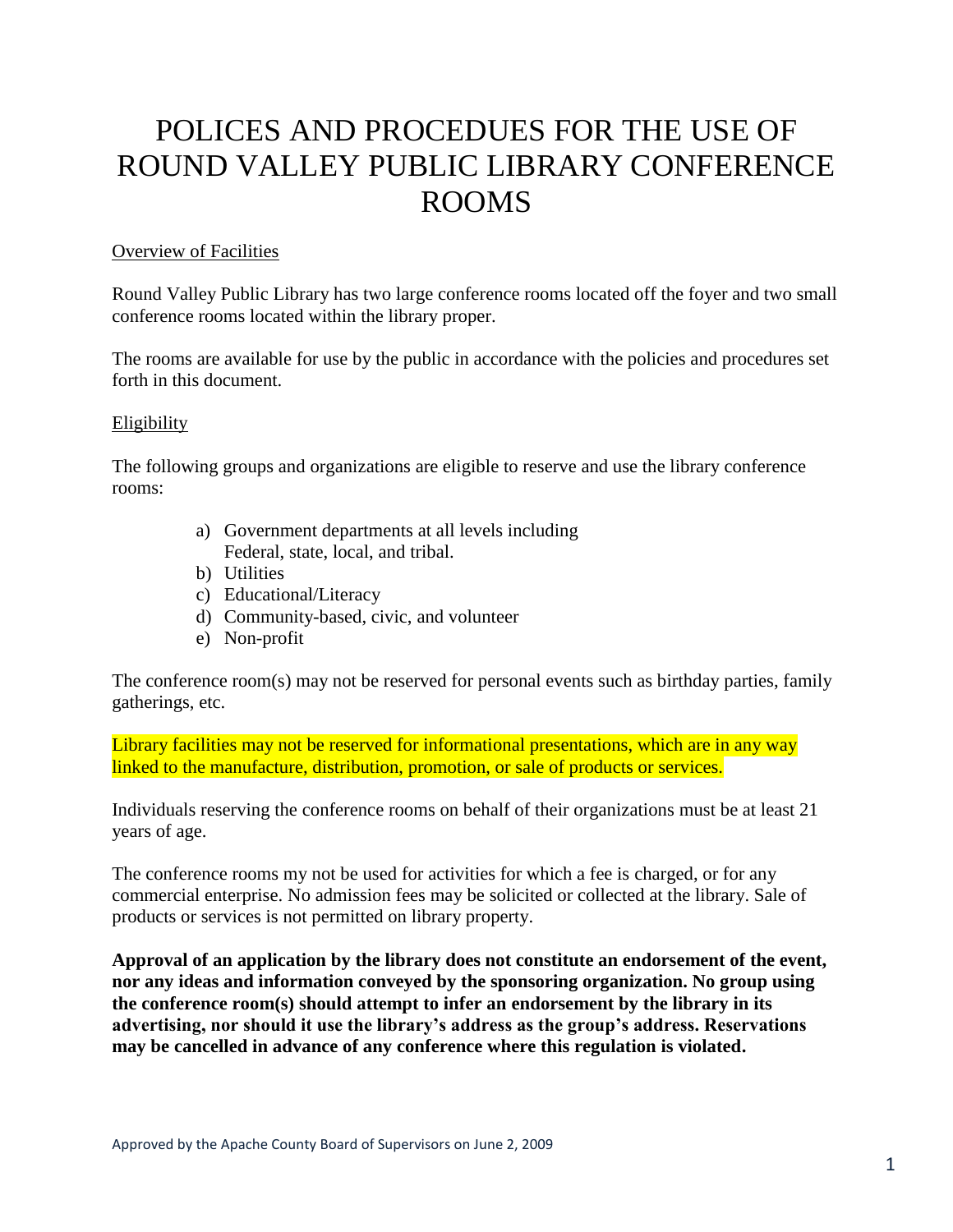## **Scheduling Priorities**

Reservations will be made on a first come, first served basis after consideration of:

- Library events
- County events
- Education
- Non-profits

The library also reserves the right to change schedule reservations in the event of an emergency within the library district or within federal, state, local and/or tribal government that requires use of the rooms(s).

## **Room Use Policy**

## **ROOM AVAILABILITY**

Listed below are the rooms available for use, dimensions of the spaces, capacities, and times available. *Attendance must not excess room capacity.*

| <b>ROOM</b>                                                                            | <b>Square Feet</b> | <b>Assembly Capacity</b> | <b>Days &amp; Hours</b><br><b>Available</b>                                                                                                 |
|----------------------------------------------------------------------------------------|--------------------|--------------------------|---------------------------------------------------------------------------------------------------------------------------------------------|
| Large conference room<br>(May be divided in<br>two; rooms $A$ and $B$<br>listed below) | 1273               | 175                      | Monday – Saturday<br>8:00 a.m. to 9:00 p.m.                                                                                                 |
| Room A                                                                                 | 636                | 37                       | Monday – Saturday<br>8:00 a.m. to 9:00 p.m.                                                                                                 |
| Room $B$                                                                               | 636                | 37                       | Monday – Saturday<br>8:00 a.m. to 9:00 p.m.                                                                                                 |
| *Small conference<br>room $#1$                                                         | 116                | $\overline{4}$           | Monday/Wednesday/Friday<br>10:00 am to 4:45 p.m.<br>Tuesday – Thursday<br>10:00 a.m. to 6:45 p.m.<br>Saturday 10:00 a.m. to<br>$11:45$ a.m. |
| *Small conference<br>room $#2$                                                         | 116                | 4                        | Monday/Wednesday/Friday<br>10:00 am to 4:45 p.m.<br>Tuesday - Thursday<br>10:00 a.m. to 6:45 p.m.<br>Saturday 10:00 a.m. to<br>11:45 a.m.   |

\*Use of these small rooms does not require a reservation; however, a reservation is recommended to ensure availability.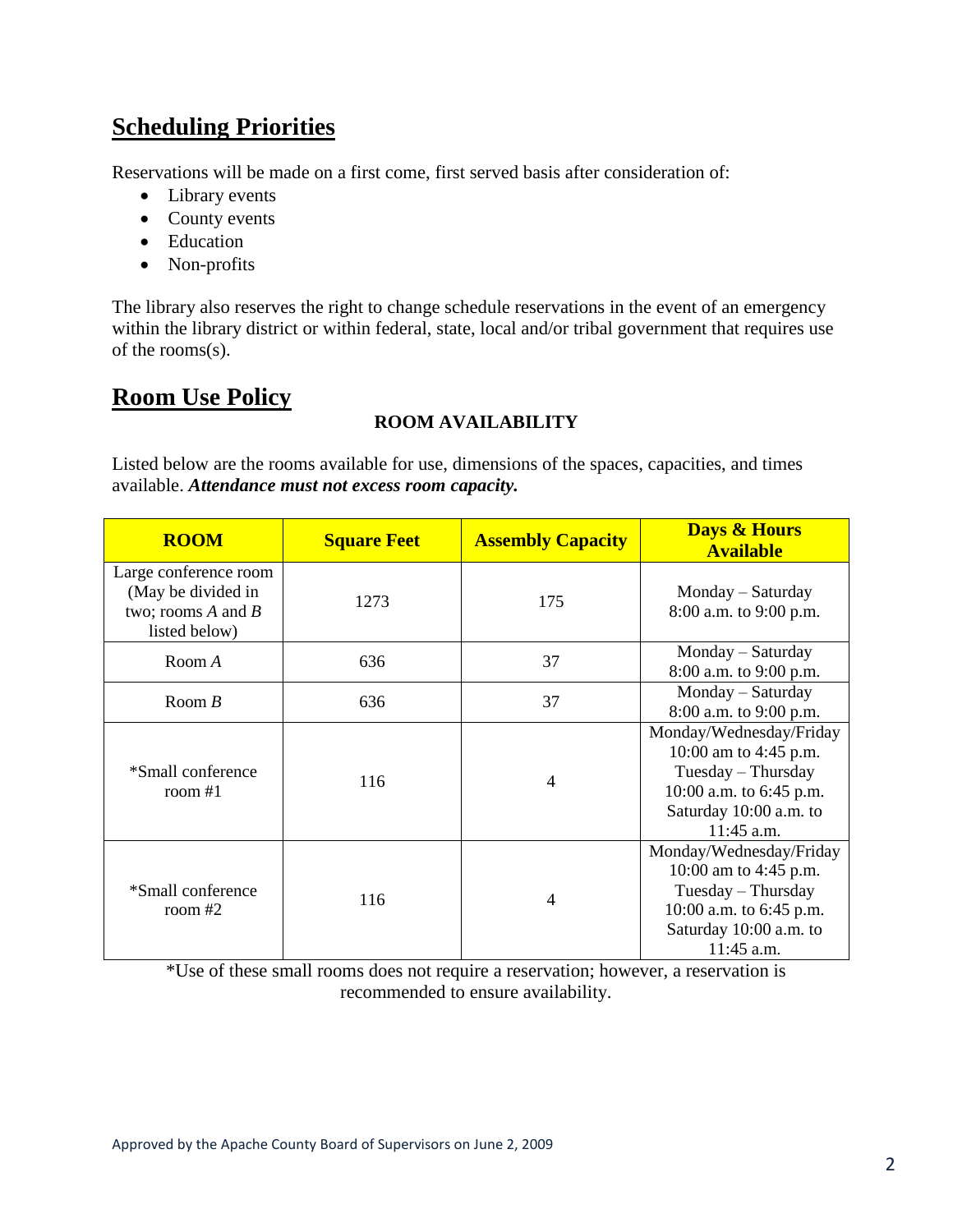Days and times requested for room usage must be in accordance with the days and time listed in the above table. Events will not be scheduled during legal holidays recognized by federal, state and county government.

The library conference rooms may be on an application-basis only and in accordance with the established fee schedule.

Non-profits meeting on a monthly basis may sign an application that will remain on fie for a period of six months.

## **APPLICATION PROCESS**

- Applications must be made at least two weeks in advance.
- Reserved hours must include set-up and clean-up time.
- Before a room may be reserved, a completed application must be submitted to and approved by the Apache County Library District. No event will be scheduled on the calendar until application has been approved.
- Applications may be picked up at the circulation desk or accessed on the library's website.
- All applications are subject to approval by the Apache County Library District. The district reserves the right to deny and application if for any reason the district believes the proposed activities to be harmful to persons, equipment, and or facilities, or will cause the library district to be in noncompliance with city, county, state, and federal policies and regulations.
- Key and cleaning deposits must be turned in with the completed application.
- The person signing the application must be at least 21 years of age and, as the responsible party for the event, is legally accountable for any damages or breach of contract.
- Youth groups/organizations must request rooms through a responsible adult (21 years of age or older). This responsible party **must be present at all times** during the event. In addition, there must be one adult present for every 10 youth. Insufficient adult coverage of a youth event will result in the immediate cancellation of the event. The names and addresses of all adults that will be in attendance at the event must be included on the application to be considered for approval.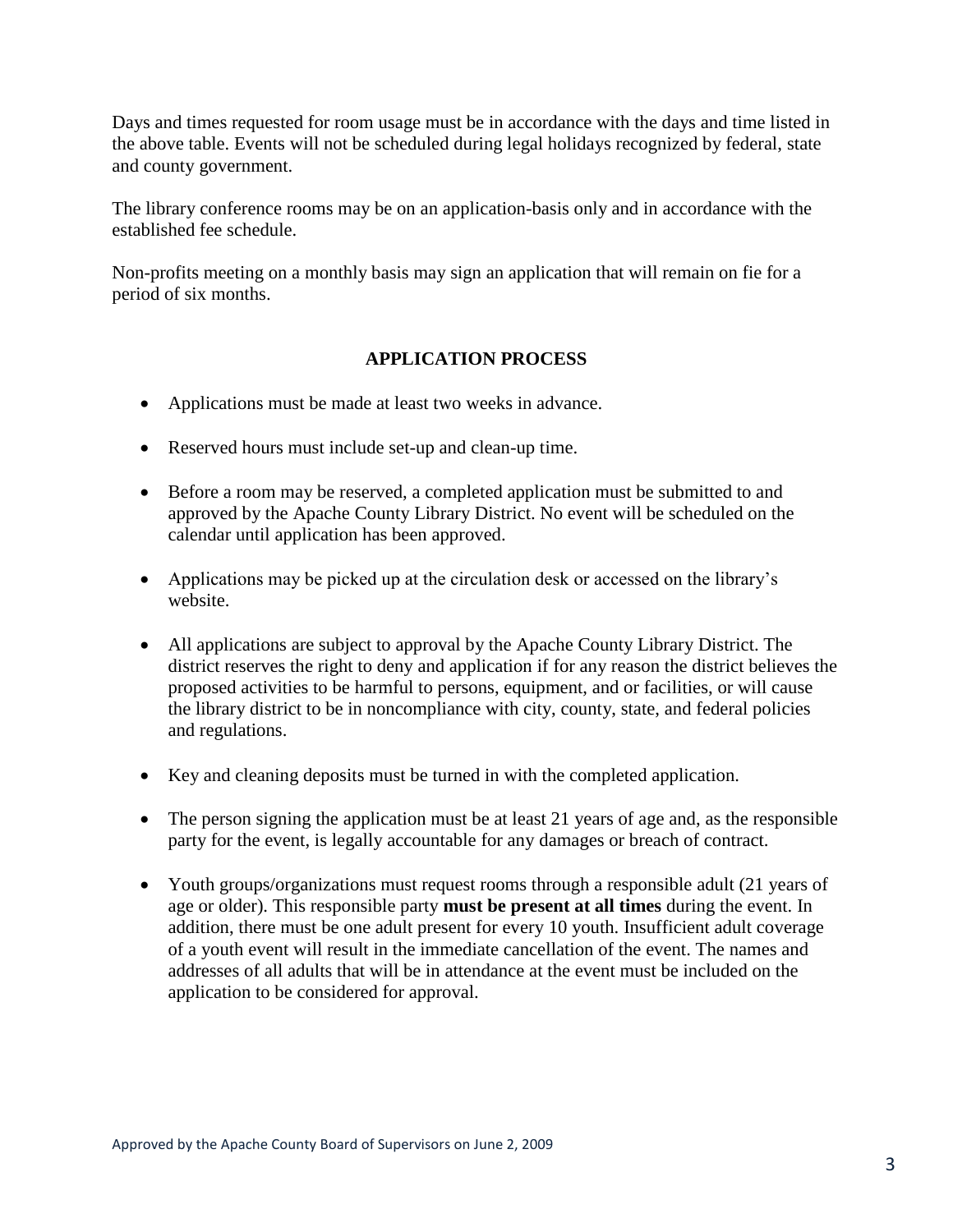## **RESPONSIBILITIES OF APPROVED APPLICANTS**

It is the responsibility of an approved applicant to understand, abide by, and convey to all participants the policies and procedures of this document. Misuse of the facilities and/or breach of the contract could result in immediate cancellation of the event. Fees, fines, and/or permanent restriction from use of the rooms may be imposed.

In addition, the responsible party must ensure that the following matters are addressed:

- Pre- and post-event inspections of the room(s) will be scheduled by library staff. The post-event inspection will take place on later than one business day after the event.
- Keys will be released to the applicant the day of the event.
- The applicant assumes responsibility for understanding all policies and procedures of the contract.
- All individuals associated with the event must vacate the conference room(s) by the designated ending time. If event ends after library hours, library premises must also be vacated by the designated ending time.
- If the library is closed at the conclusion of the event, the responsible party must secure and lock the building, then place the keys in an envelope and deposit in the book drop located outside the building.
- An attendance sheet will be provided and must be filled out and given to a library staff member at the time of the post-event inspection.
- For events conducted during library business hours, group activities and room use cannot inhibit library business.
- The security of participants' vehicles and all personal effects therein are the sole responsibility of the owners of the vehicles.

## **CANCELLATION OF RESERVATION**

Organizations may cancel their reservations at any time. Please contact library staff of cancellation as soon as possible.

If an organization uses room(s) for any portion of scheduled time, the requirements of the contract remain in effect.

The Library reserves the right to cancel a reservation at any time if deemed necessary by the Apache County Library District.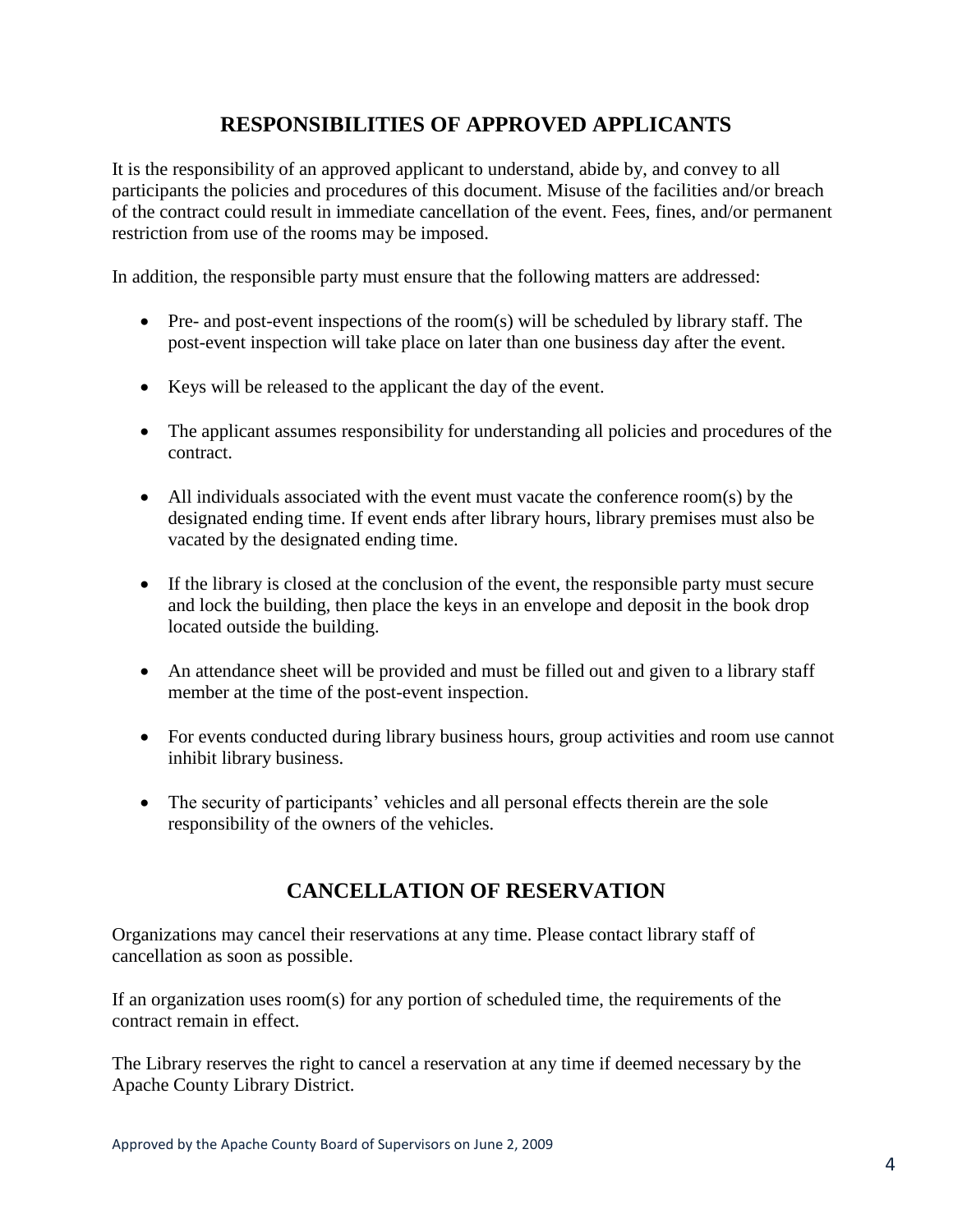## **Fees and Insurance**

The following fees and insurance requirements shall apply to any all uses of the library conference rooms:

- \$20.00 key deposit is due with submission of application. (See Responsibilities of Approved Applicant for details of deposit refund.) Anyone who is issued a building key and loses it will be responsible for bearing the cost of rekeying the building, \$250.00, and loses the privilege of borrowing the key in the future.
- Users may be required to show proof of insurance evidencing coverage for \$1,000,000.00 in liability insurance.
	- o Proof of insurance is **not** required when meetings, events, etc. are held during normal library business hours when library staff is on site, unless the meetings, events, etc. pose a greater than normal risk for liability.
	- o Proof of insurance **is required** for meetings; events, etc. are held outside normal business hours when library staff are not on site.
- Users shall indemnify and hold harmless Apache County, the Apache County Library District, and its branch libraries from any and all liability that may arise from the use of the facility for the named event
- Organizations will be dilled for professional cleaner to clean the building if the room is damaged or found in less than satisfactory condition, and the cost is more than the cleaning deposit.

The district reserves the right to revoke the organization's privileges for future use of the conference room(s).

- Organizations hosting events that involve food and/or beverages must pay a \$150 cleaning deposit. The cleaning deposit will increase by \$50 for Friday or Saturday events.
- Deposits will be returned to organization within 30 days after the final inspection if the keys have been returned and no damages were found. If damage or loss of library property is found, the cost of repairs/replacement will be subtracted from the deposit.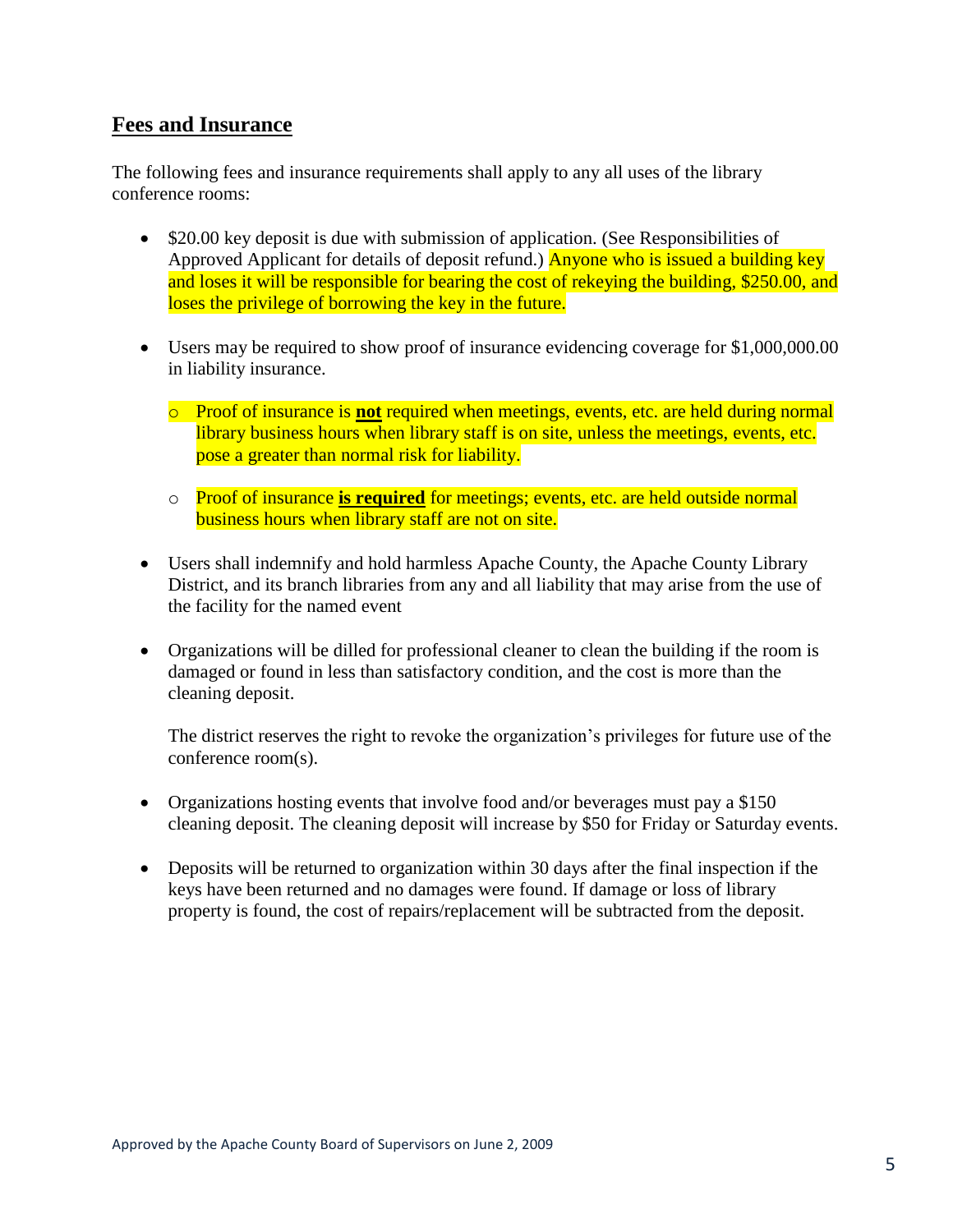## **Instructions for Conference Room Use**

### **SETUP**

- The library does not provide porter service to carry supplies, nor will the library provide carts or dollies for the purpose of loading and unloading.
- Please have any equipment or furniture brought to the library inspected and approved by the library manager or designated staff *before* set up.
- Signage and/or decorations may only be affixed to the walls and doors using PlastiTack or a comparable product (i.e. no tape, no nails, no thumbtacks etc.).
	- o Decorations such as confetti, burning candles, decorations incorporating glitter, nails, thumbtacks, staples and tape may not be used.
	- o All signage and decorations shall be removed from the premises at the conclusion of the function.

### **FOOD, BEVERAGES**

- Bottled, capped water is the only refreshment that may be served in the small conference rooms.
- Light refreshments may be served in the large conference rooms. However, events that include food and/or beverages other than capped bottled water require a deposit. (*See Fees and Insurance*).
- Only non-alcoholic beverages may be served on the premises. Beverages served must not contain red, blue, purple or any dark-colored dyes.
- The library, the library district, and the county are neither responsible nor liable for ensuring the safety of food provided by the reserving party or any of its participants.

## **EQUIPMENT AND SUPPLIES**

- Tables and chairs are available for use. Additional tables and chairs may be brought into the conference rooms or library *only* with prior approval from library manager to assure compliance with fire and safety codes.
- Electrical outlets are available for use.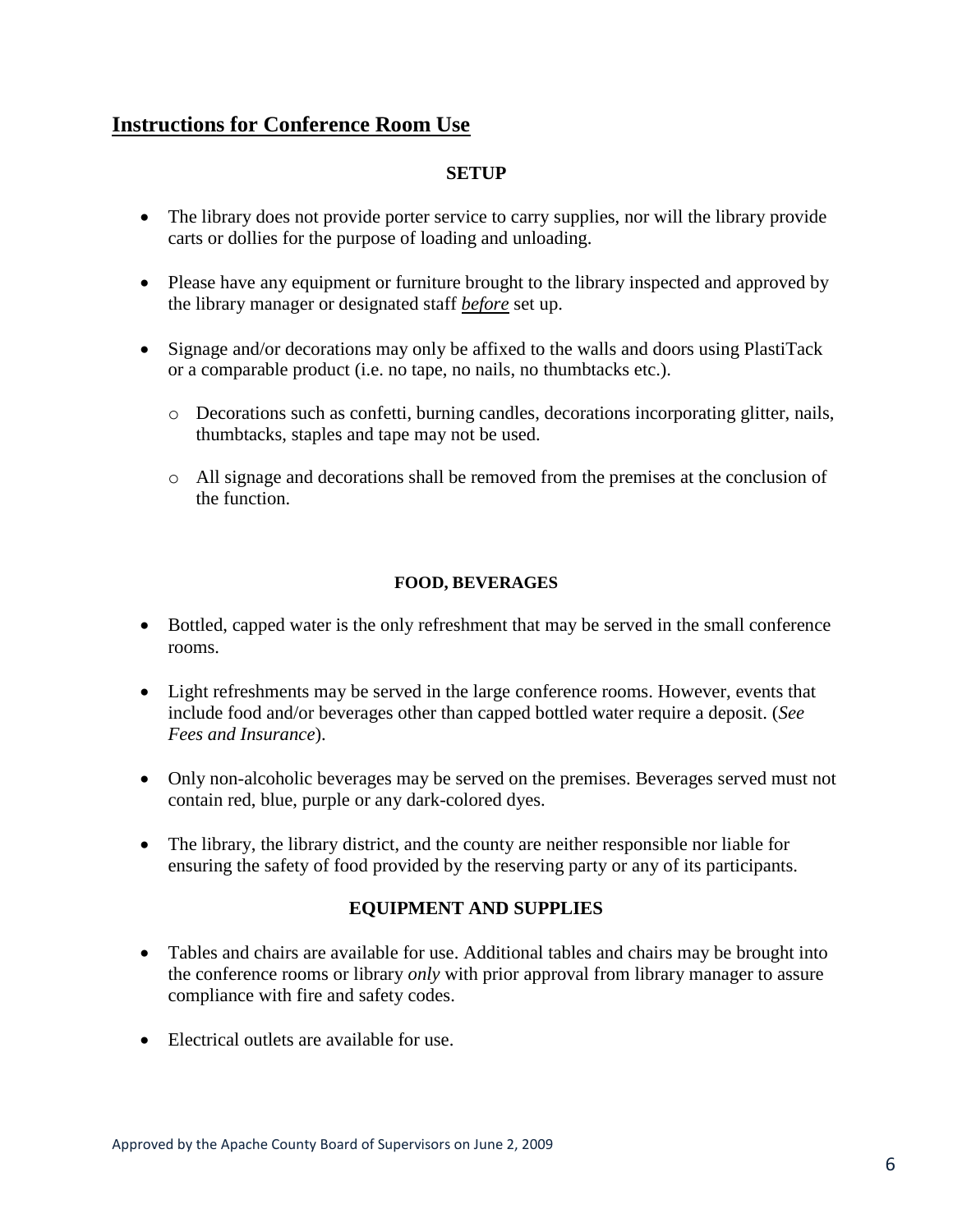- The rooms are *not* equipped with units to refrigerate or store beverages and food items. Proper refrigeration and storage of food items is solely the responsibility of the reserving party.
- The Library does not provide supplies such as copies, flip charts, easels, markers, pencils, paper, batteries, napkins, paper plates, cups utensils, coffee condiments, etc. Copies are available for a fee in the library during regular business hours.

### **CONDUCT**

- Users will be admitted to and must vacate the premises at times specified on application.
- Library staff will not page or relay messages to individuals who are attending an event, except in an emergency situation.
- The noise and activity generated by the event must not interfere with library patrons or library operations.
- If children are present at the event, it is the responsibility of the reserving organization to supervise the children and attend to their needs.
- Disorderly conduct or vandalism may result in immediate expulsion or arrest, and forfeiture of the deposit.
- If Sheriff's assistance is required, the event may be closed immediately and the deposit will be forfeited.
- Library staff may attend or observe any event at any time to ensure compliance.

### **CLEANUP**

- $\rightarrow$ Neatly stack library chairs and tables
- $\rightarrow$ Put litter in trash containers
- $\rightarrow$ Remove all personal effects, equipment, food items, and decorations brought

by group

- $\rightarrow$ Vacuum
- $\rightarrow$ Clean bathroom fixtures if after library hours
- $\rightarrow$ Sweep and mop bathroom if after library hours
- $\rightarrow$ Wipe counters and cupboards if used